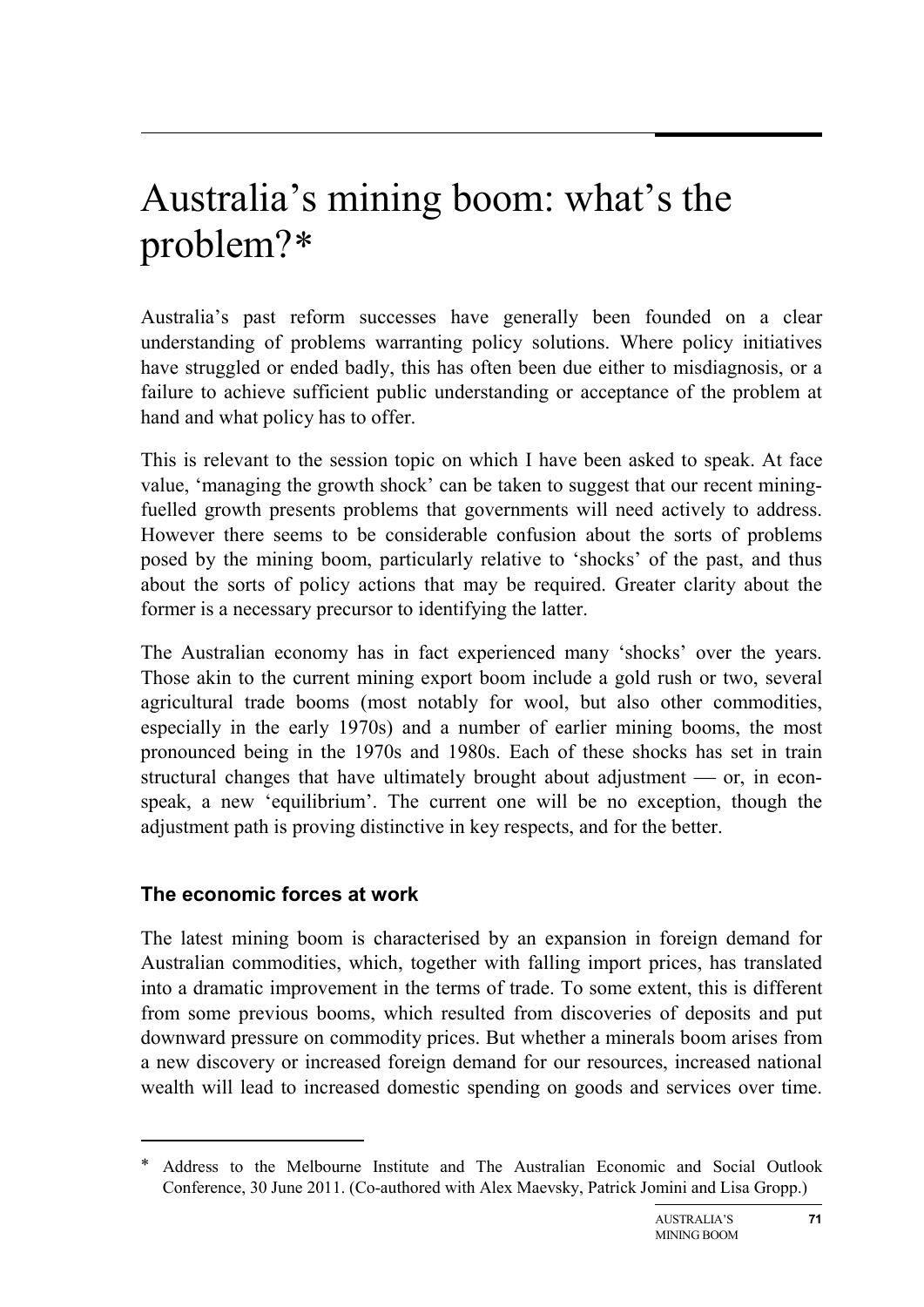With close to full employment, increasing the supply of non-traded goods (services) will require expansion of that sector relative to the traded goods sector.

Put another way, domestic production of traded goods has to make way for our increased consumption of non-traded goods. This shift is accommodated by 'real appreciation' — effected either through domestic inflation or nominal exchange rate appreciation, or some mix of the two. In essence, the real appreciation makes domestically-produced traded goods more expensive relative to their foreign counterparts, reducing both domestic and foreign demand for them.

In addition to this demand-side effect, on the supply side, expansion of the minerals sector will directly draw some resources from other sectors. This can further impact on other traded sectors as well as on some non-traded ones, depending on their factor requirements — for example, specific labour skills.

But the pressures being placed on our traded goods sector are mainly due to us being richer than we were, and consuming more goods and (especially) services, rather than because mining draws labour or capital from manufacturing and agriculture. In this respect, the rapidity and scale of the income growth associated with the boom has served to amplify underlying structural trends.

This adjustment process has been variously referred to as 'de-industrialisation', the 'Dutch Disease' and, most recently, the 'two-speed economy'.

These labels suggest a policy problem, requiring government intervention to reverse or dampen the structural adjustments required by the resource boom. But it is important not to lose sight of the fact that these economy-wide impacts unambiguously raise our national wealth. (Some have claimed that we are not benefiting from the mining boom because companies are foreign owned. But if this were the case, and the income were going abroad, we wouldn't have a 'two-speed' economy!) As was observed about the 'Dutch Disease' literature nearly three decades ago:

Although virtually ignored in much of the discussion, consumption of all goods would increase, as would national expenditure and aggregate welfare; indeed, terms such as 'Dutch Disease' seem to imply that it is a morbid condition rather than the sign of a lucky country (Porter, 1984, p. 16).

# **Recent developments in historical perspective**

The current mining export boom has been accompanied by sharply rising terms of trade. Indeed our terms of trade attained historic highs in the March quarter of 2011, equalling the iconic Korean War peak. Terms of trade increases have accompanied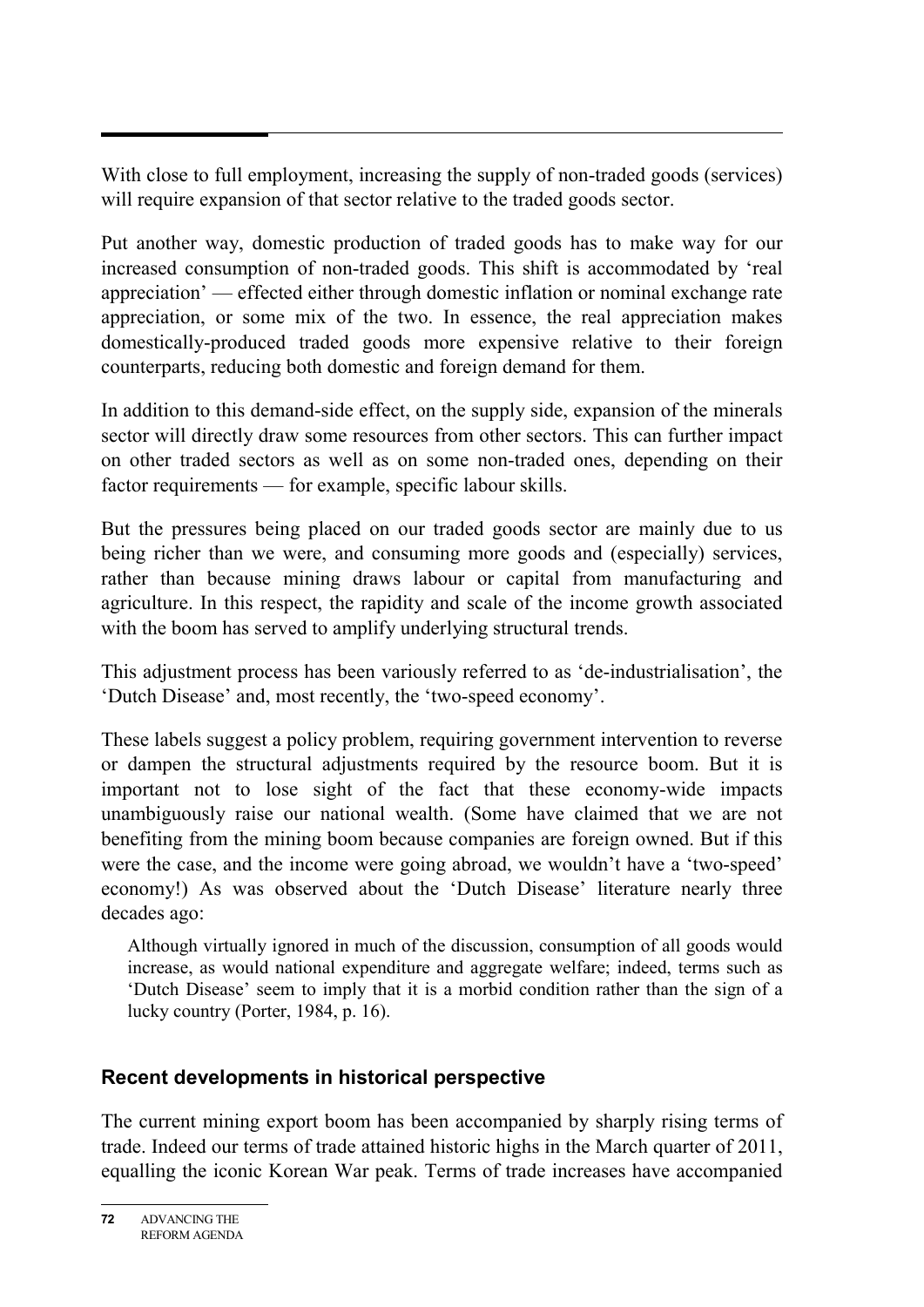some previous mining (and other export) booms. But the recent surge has been considerably stronger and longer than any that have come before. The earlier booms involved shocks that reverberated through our economy in a disruptive way. How has the economy responded this time by comparison?

The short answer is 'very differently'. This is particularly evident in relation to inflation and (nominal) wage outcomes. Both of these have been influenced for the better by the changed institutional settings since the early 1980s.

Importantly, the current export boom is the first in which Australia has had a floating currency. As a consequence, the rise in exports has been met with an appreciation of the exchange rate, directly re-pricing Australia's traded goods and signalling the necessary structural adjustments.

By contrast, when export booms occurred in the past, the only manner in which the *real* exchange rate could adjust was via a (relative) increase in the domestic price level — Australia's inflation had to rise. The Reserve Bank was essentially powerless to stop this blunt adjustment, since commitment to a fixed exchange rate resulted in loss of monetary autonomy.

Clearly, the current experience couldn't be more different — the exchange rate has appreciated greatly, and inflation has remained relatively low.

A further comparison of the outcomes in the current boom with previous ones suggests that our changed labour market institutions have also played an important role for the better. For instance, during the Korean War boom, wage growth accelerated to 19 per cent in the year that the terms of trade peaked. Similarly, when Australia's terms of trade peaked again in 1973-74 during the commodity boom, nominal wage growth reached 17 per cent in that year, accelerating to almost 30 per cent in the following year.

The reason for the different outcomes is clear in retrospect. Australia's centralised wage setting system had the effect of transmitting demand pressures in expanding parts of the economy to aggregate wage outcomes. By contrast, in the current episode, our more decentralised wage setting arrangements have enabled wages to adjust differentially according to changes in demand and supply in specific markets — notably mining — such that wage growth has been subdued overall.

## **The sectoral jobs story**

Ric Battellino from the Reserve Bank (2010) has suggested that the current boom can be dated from around 2005, based on the behaviour of mining investment and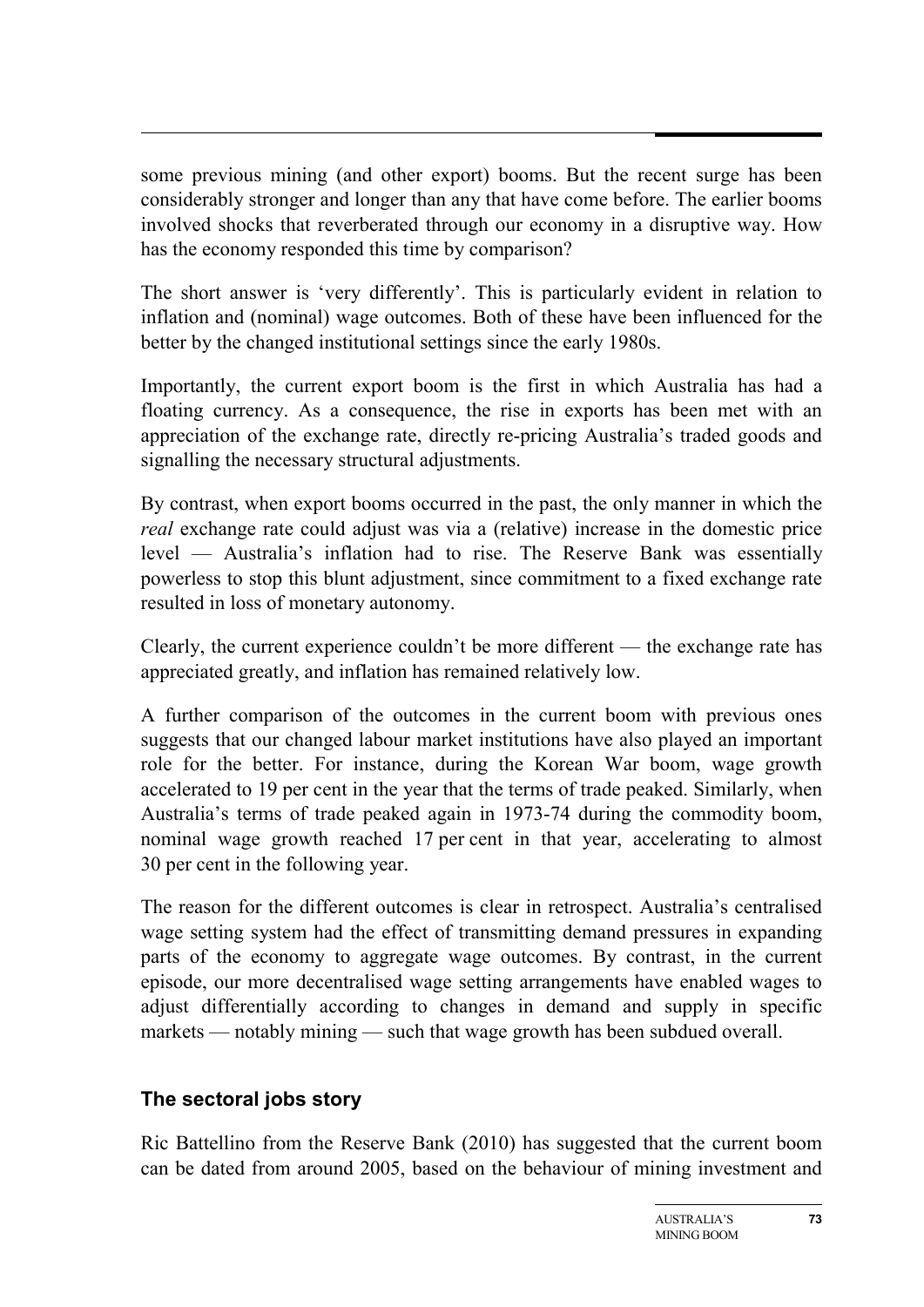commodity prices. The period since then has seen a rise in the terms of trade of nearly 60 per cent. In the same period, total employment has grown by about 16 per cent.

The biggest gains in employment during this period have occurred not in mining, but in the services sector, which has created jobs for around 1.5 million people. Mining has undergone a much smaller, though not insignificant, expansion in employment, of around 100 000 people.

By contrast, employment in manufacturing has decreased by around 59 000 or by roughly 6 per cent. The gain in mining employment alone was enough to offset this, but the employment changes in all sectors have been relatively small when compared with the growth of employment in the services sector.

## *Longer- term trends*

These sectoral employment movements in the recent boom years broadly accord with 'theory'. But it is important to recognise that, to a large extent, we are just seeing an accentuation of longer-term trends.

Employment in Australia's manufacturing sector expanded considerably in the first half of the twentieth century and continued to grow into the 1970s, fostered by expanding domestic market opportunities and high import protection. Although the number of people employed in manufacturing peaked in the early 1970s, the share of total employment accounted for by manufacturing was already beginning to decline. The decline in manufacturing's employment share has thus been happening for around 40 years. Similarly, agriculture's share of employment has also steadily declined.

Delving a bit further into the manufacturing employment story reveals that, in the recent 'two speed' years, the main casualties in employment terms within that sector have been the relatively highly assisted motor vehicle and TCF industries. I think this illustrates firstly the beneficial nature of the current reallocation of jobs within the economy (from lower to higher valued activities) and, secondly, the ineffectiveness, as well as costliness, of using industry assistance for job creation purposes.

Mining has never accounted for a large proportion of the economy's jobs. The high point of just over 5 per cent occurred early in the  $20<sup>th</sup>$  century. Its share then fell to around 2 per cent by the 1940s, and to just under 1 per cent by the late 1990s. With the recent export boom, mining's share of total employment has risen again, but it is still only about 1.8 per cent.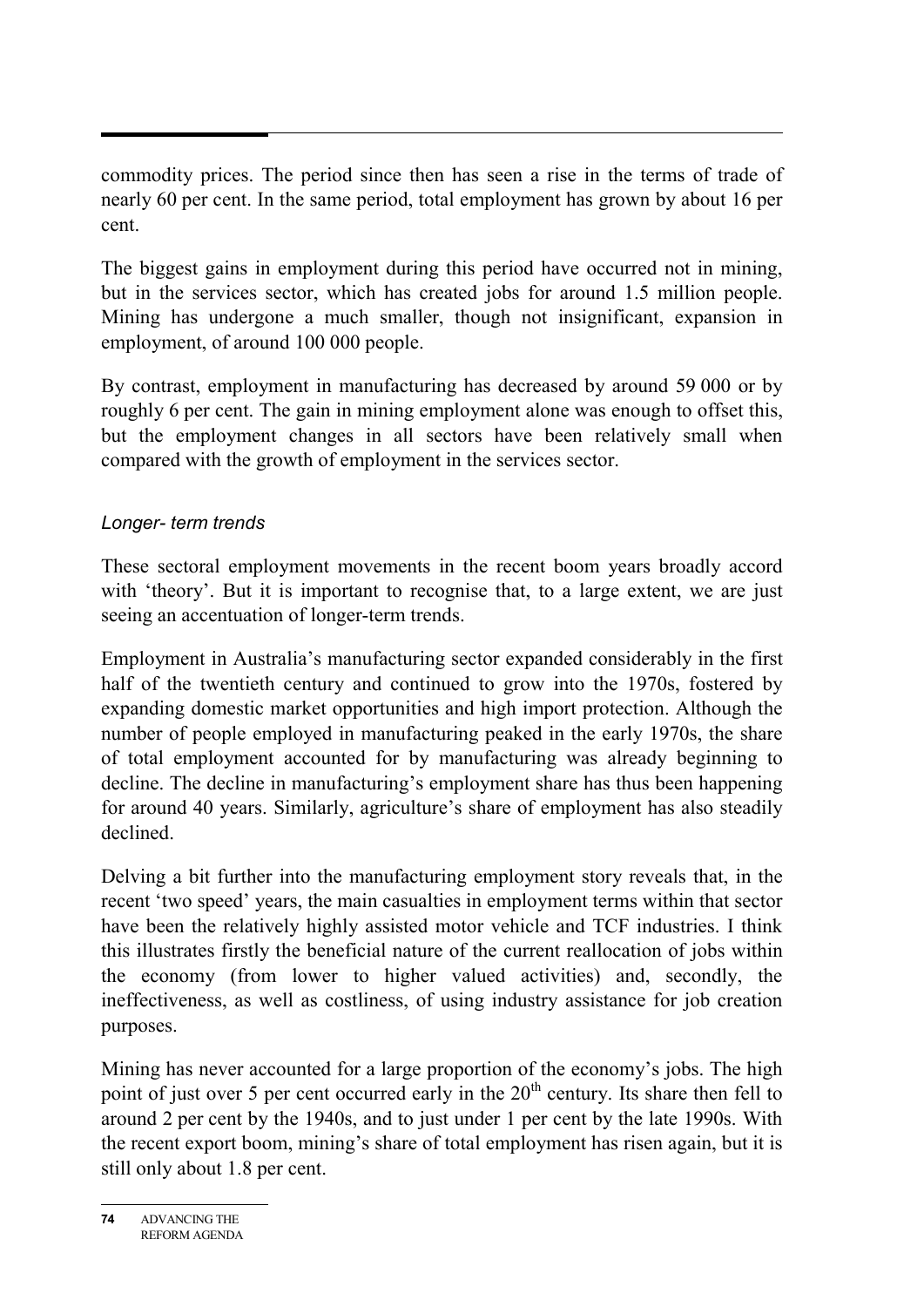The real action, when it comes to job creation, has been in the services sector, where employment has grown persistently strongly over the past 6–7 decades. Accounting for one-half of employment early last century, the service sector's share now stands at around 86 per cent of the Australian workforce — in other words, nine jobs in ten.

Similar long-term trends are apparent in the sectoral composition of output. The proportion of national output accounted for by agriculture and manufacturing has steadily declined over time, whereas that of services has increased inexorably, now accounting for nearly 80 per cent of the total. As expected, during the recent boom period, the share of output accounted for by the mining sector has also risen strongly, from around 6 per cent to 9 per cent.

Notably, while their shares have fallen, the absolute levels of output in manufacturing and agriculture have continued to rise. It is also notable that there has been no discernible change in the *rate* of decline in manufacturing's share of national output in this same period.

In sum, the biggest impact of the mining boom appears to have been on activity levels and jobs in the mining sector itself. The main effect on other sectors appears to have been to nudge them further in the direction that they were already going, though with differential effects among individual industries. Those longer-term trends — the relative rise of the services sector and decline of manufacturing and agriculture — are a manifestation of the process of advanced economic development, observable in all OECD countries.

In Australia's case, the decline of manufacturing has looked more pronounced than elsewhere only because of its artificially elevated starting point — underpinned by high protection. By the same token, the services sector has benefitted from the liberalisation of previously highly restricted financial markets, plus the further boost to the finance industry that came with compulsory superannuation. (It has also benefitted from technological changes that facilitated outsourcing of activities previously conducted within manufacturing, leading to their re-labelling as 'services'.)

The two service industries under most pressure from our high dollar are education and (domestic) tourism. Arguably some correction in the former's stellar expansion (which in part had been driven by liberalised migration rules that have recently been tightened again) was inevitable, and some shake-out within the sector probably desirable. In the case of tourism, there is a strong domestic demand component and much of this 'satellite' sector has other sources of demand anyway (eg for hotels, transport) and employment has stayed strong.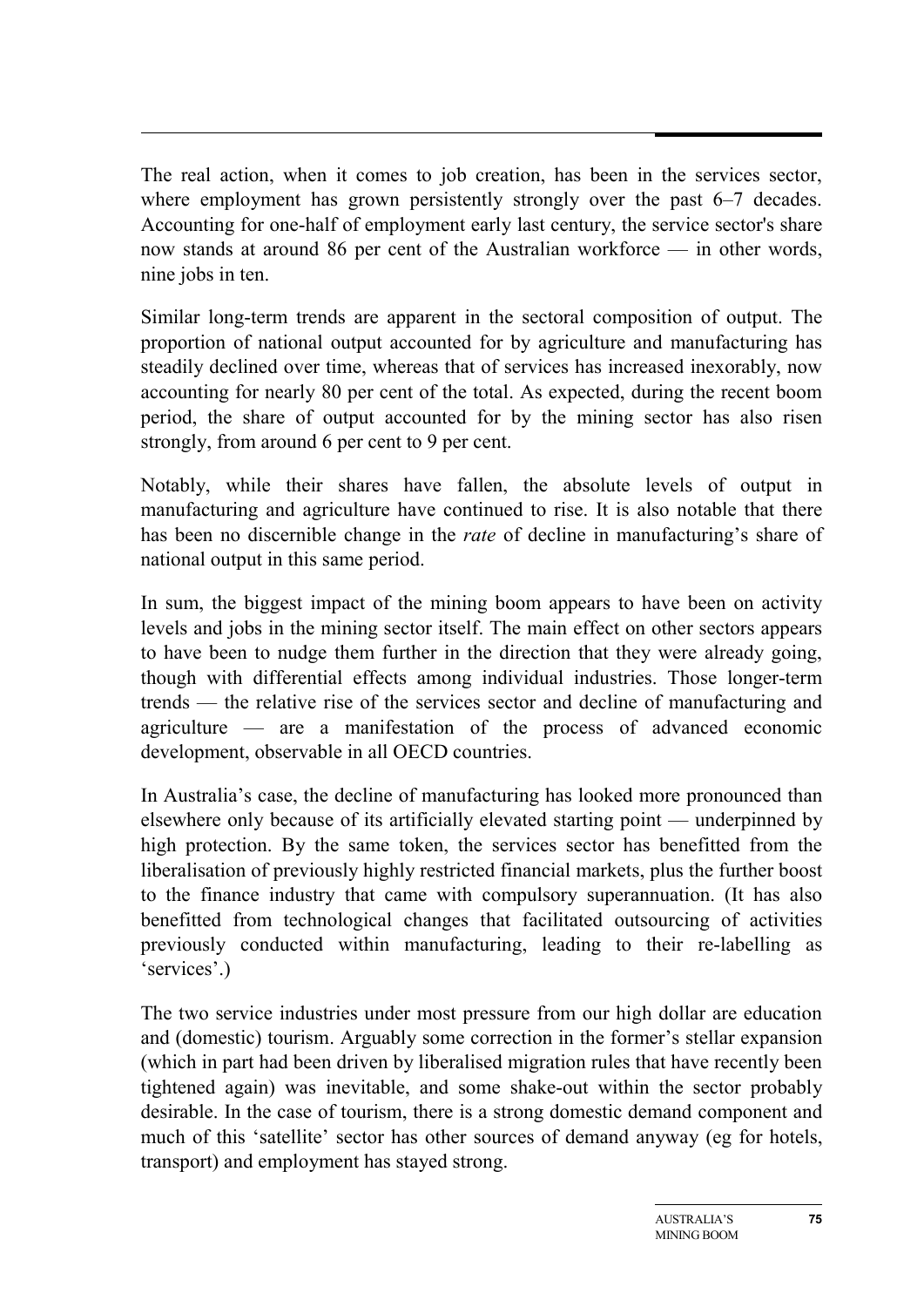One casualty of the demand-side boom, has been reduced supply-side performance, as measured by productivity indicators. While there are other ingredients, a key influence on Australia's recent productivity slump has been the massive injection of labour and capital, together with more costly production and resource depletion effects, directed at satisfying minerals demand. However, this can hardly be described as a 'problem', given its flipside of higher prices, profits and national income growth.

Reversing Krugman's aphorism, in the short term productivity clearly *isn't* everything. But of course the terms of trade will stabilise if not decline at some point, by which time productivity growth will again need to have become the mainstay of income growth. And there remain important policy challenges if we are to realise its potential.

# **What** *is* **the role for policy?**

Objectively, the main policy challenge posed by this latest mining boom — apart from holding the line on the institutional reforms that have helped avert the downsides of earlier episodes — is how best to facilitate the adjustments needed to maximise the gains.

#### *Macro policy issues*

As noted, terms of trade booms in the past posed significant problems for macroeconomic management. These have largely been avoided under current institutional settings. In particular, the floating of the \$A in 1983 — though hotly debated at the time — has benefitted the Australian economy greatly by giving it an external 'shock absorber'. The Reserve Bank has been able to keep inflation within its target band on average since the boom began, and we have not seen the rapid economy-wide wage increases experienced in previous booms.

Contrasting this experience with the past illustrates that reducing flexibility in one area of the economy places extra adjustment pressures on other parts. With a fixed nominal exchange rate, additional pressure is placed on domestic prices and wages. Similarly, measures that inhibit the ability of wages to move in accordance with the demand and supply of labour place additional adjustment pressure on employment levels and regions. Maintaining flexibility in institutional arrangements helps ensure that extreme movements in key variables are avoided.

**<sup>76</sup>** ADVANCING THE REFORM AGENDA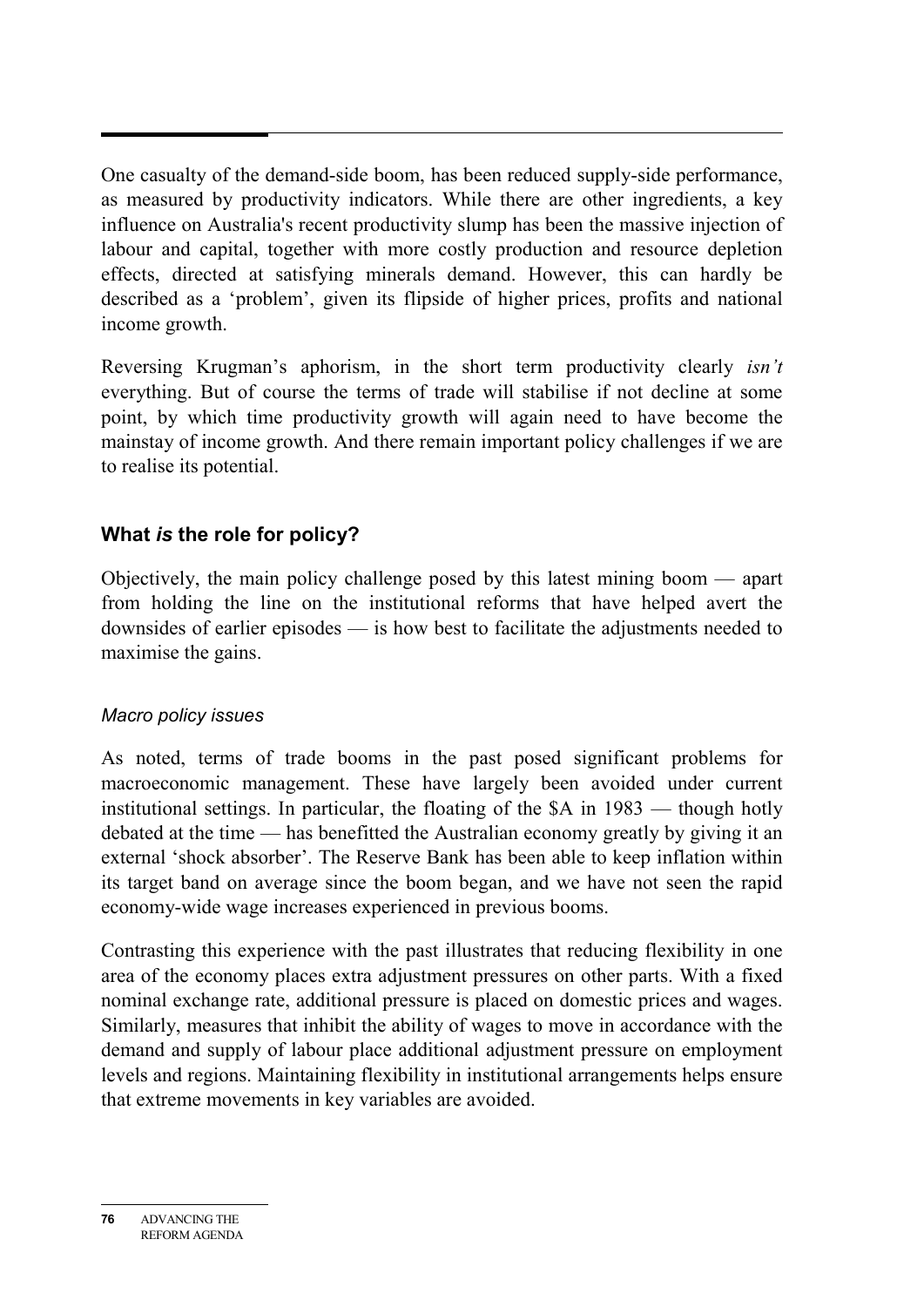## *A Sovereign Wealth Fund?*

The current sustained rise in the terms of trade has prompted questions about the appropriate role of fiscal policy in an environment of ongoing growth in income and output, and low unemployment. As discussed earlier, one of the most important effects of a mineral discovery or the terms of trade improvement is an increase in real national income. An intertemporal dimension is how much of the increase in income should be saved.

There has been active debate about whether the government should set aside at least some of the increase in revenues it receives from taxing the extraction and sale of non-renewable resources in a 'sovereign wealth fund'. The Greens have seen this as warranting an inquiry by the Productivity Commission. It is a matter on which our Federal Treasury has already had a bit to say.

The former Secretary, Ken Henry (2010) outlined four possible objectives of such a fund:

- to sterilise foreign exchange flows and limit nominal appreciation;
- to provide a source of saving (and to smooth consumption);
- to reduce revenue volatility, and
- to discipline government spending.

The first of these has to do with curtailing 'Dutch Disease' or 'two speed' effects. The idea is that by investing abroad, such a fund will increase the demand for foreign currency and reduce the extent to which Australia's currency appreciates. In turn, this could limit contractionary pressure on other traded sectors. As Henry points out, however, a country wishing to limit exchange rate appreciation does not have to explicitly earmark receipts from the sale of mineral resources for investments overseas to achieve this. Using the proceeds to retire debt or purchase domestic financial assets — reducing the demand for foreign liabilities —would have the same effect.

Increased exposure to economies such as China and India may lead to higher, but more variable, economic growth in Australia in the longer term. As Glenn Stevens (2010) has noted, there may be a case for some of the adjustment to higher income variability occurring through the public finances. However, individuals in their daily decisions about whether and how to consume or save are already implicitly managing the potential variability in their future incomes — without the significant governance issues and administrative costs that come with a sovereign fund. (Note the recent sharp — and probably largely precautionary — increase in household savings.)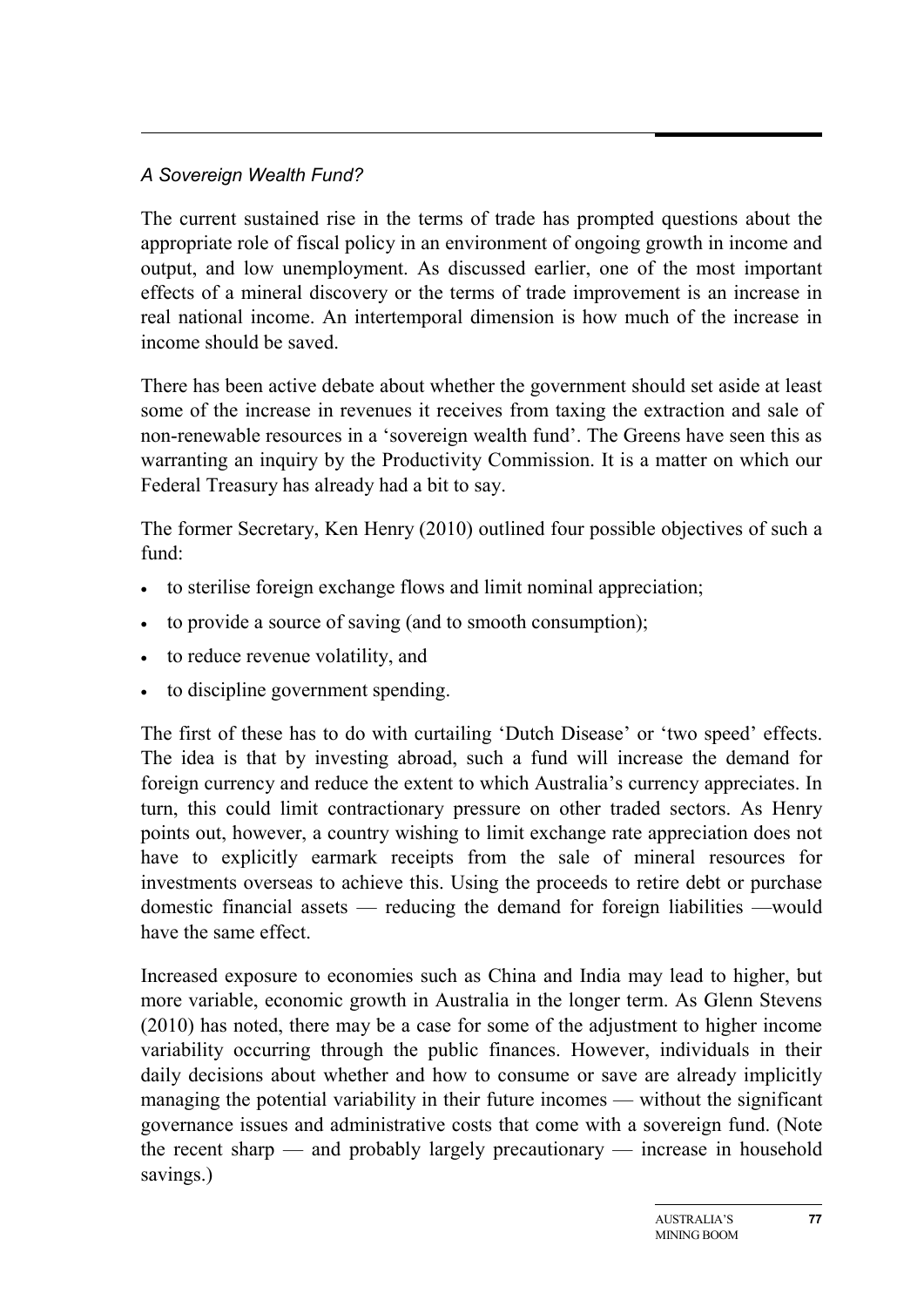In earlier years, proponents of a sovereign wealth fund cited unfunded superannuation liabilities and the ageing of the population as reasons for its establishment. The former Treasury Secretary, Ted Evans (2003), pointed out that the ability of future governments (and citizens) to meet their expenditure needs essentially depended on the size of the economy at the time. The best contribution the current population could make to the welfare of future generations is to help maximise future income (through high productivity and participation). It is not clear that setting aside current tax revenue for future expenditures will necessarily achieve that objective more effectively than allowing the present population to allocate its own income itself. Moreover it appears that, internationally, sovereign wealth funds have not proven very effective in disciplining government expenditure.

#### *Other fiscal issues*

Questions also arise as to how much of the additional revenue government receives from increased mining and other activity should be allocated for current uses. Should additional revenue facilitate a reduction in income or other taxes? Should government increase its expenditure? If so, on what, and for how long?

Ultimately, decisions about government spending should be made on cost-benefit grounds. If new infrastructure or some other public project is assessed to yield sufficient net benefits, it should be worth undertaking regardless of whether the government has received more tax revenue than it might otherwise have expected. (Nevertheless, the availability of more revenue may influence the *timing* of major expenditures — especially if governments are reluctant to issue new debt.)

In the current fiscal circumstances, in the aftermath of the GFC, the task of budgetary consolidation would clearly be ameliorated by greater taxation revenue from mining. Much contention surrounds the vexed issue of how taxation and royalty systems should be configured to appropriate the 'right' returns from Australia's natural resources. The two related questions, both addressed in the Henry Review, are whether the structure of taxation is efficient and whether the share is sufficient. You will not be surprised that I do not propose to offer any comment on these contentious matters, the Commission having last addressed such questions some 20 years ago! (The 1991 Mining Inquiry supported a move from output-based royalties to charges based on 'pure rent' for high unit value commodities, though allowing existing projects to stay with the status quo. It also came to the view that, in practice, no tax can avoid having some impact on production or investment decisions.)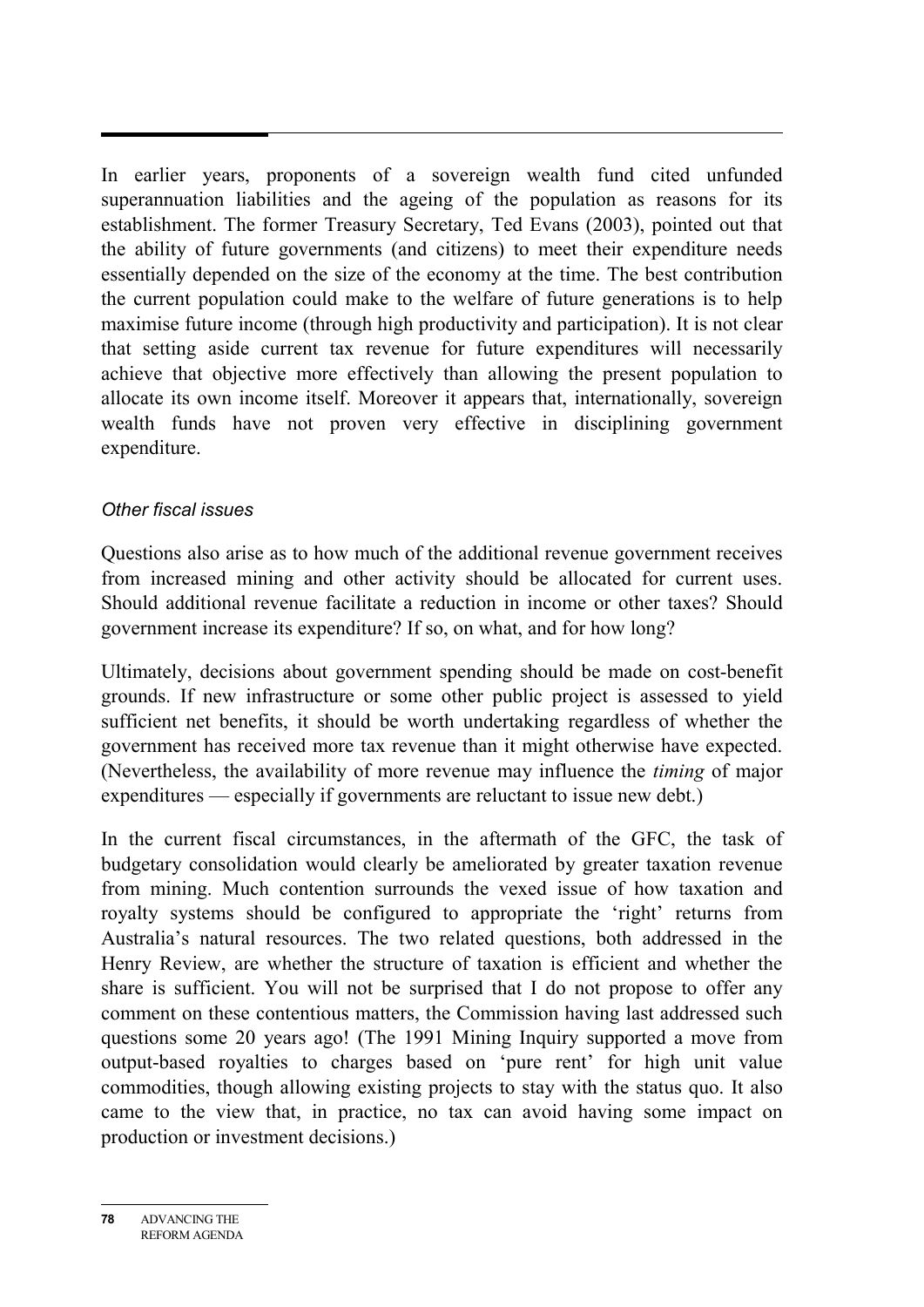What I do feel able to observe is that taxation policy has as much art as science to it, and the nature and extent of the consultative processes for developing it will generally be crucial to how good the outcomes turn out to be. A second observation based on recent experience in Latin America, is that whatever Australia does is being closely watched internationally. No country's taxation system is an island. Relative expected returns across resource-prospective countries will be the main determinant of international investment and thus domestic activity in the long term.

The second route to fiscal consolidation is to cut existing public outlays. This is never easy and is compounded by the need for additional spending in some areas. For example, more fiscal room will be needed if the Government accepts the Commission's arguments for a significant step-up in aged care funding and in support for people with profound disabilities, both yielding important social benefits and arguably well overdue.

The cost-benefit logic informing such new initiatives should also be brought to bear on existing programs, with those yielding the smallest relative payoffs the first to go. Indeed some of the worst have already gone. These include the (stillborn) 'cash for clunkers' program and the Green Car Innovation Fund, both of which were more likely to have yielded net losses than gains to society.

But no doubt there is more low-hanging fruit waiting to be picked. For example, the case for Australia spending \$36 billion or so on another dozen homemade submarines, when imported alternatives could be purchased for a fraction of the cost (and risk) has never been adequately explained publicly — notwithstanding the generally acknowledged failure of the Collins Class precedent. The whole area of defence procurement seems ripe for a thorough independent review.

The justifications sometimes offered for 'build rather than buy' policies — skilled job creation or technological spillovers — even if they had some merit in the past, have little credibility today, given the pressing need for such skills in mining and associated industrial activities.

## **What microeconomic policies?**

This brings us from the macro to the micro policy spheres. The microeconomic policy challenges for Australia essentially remain the same whether there is a mining boom or not. The imperative must be to drive productivity improvements and efficiency throughout the economy, through actions that can effectively foster competition, facilitate organisational flexibility and adaptability, and build capability. Whatever the economic question, 'productivity' is generally the answer.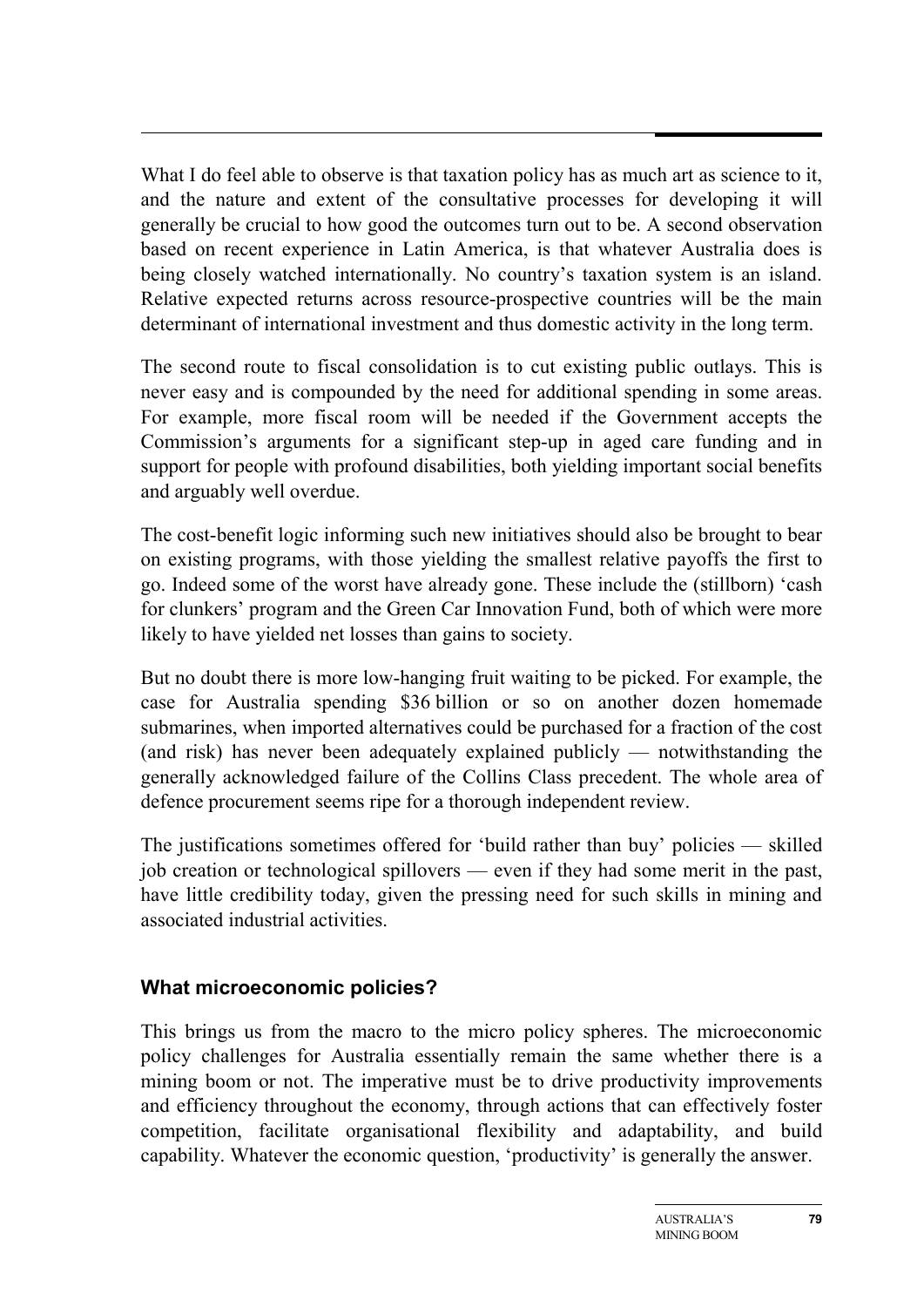As outlined on previous occasions, there is a broad potential reform agenda for governments across the key drivers of productivity just mentioned. However, the current structural pressures arguably put a premium right now on the economy's ability to allocate and reallocate labour and capital to the industries where they can do most good.

This economic logic is not universally accepted. It is therefore worth looking briefly at some of the key policy areas where contrary policy approaches for our 'two speed' economy are being advocated.

# *Trade and industry policies*

One is industry policy, as a means of supporting sectors under pressure. However, the old saying about 'having and eating one's cake' is apposite in the current circumstances. Attempting to hold resources in sectors and industries under pressure from dollar appreciation by providing them with (additional) government assistance can only succeed in lowering our living standards. As observed by Bob Gregory in his seminal article of 1976 on the Dutch Disease (before it acquired that title), attempting to assist those parts of the traded sector adversely affected by currency appreciation would be 'self-defeating'. By attempting to push exports up relative to imports it would only trigger further real appreciation. And while assistance targeted at a few selected industries might ameliorate their circumstances, it would force more adjustment onto industries that were not so favoured.

If the boom were to be short-lived, it could be argued (and has been) that some defensive industry support might avoid double adjustment, or the permanent demise of activities that would have been viable again in normalised circumstances. However, evidence and logic suggest that the recent step up in export demand for minerals is unlikely to be reversed in the foreseeable future. As David Gruen from the Australian Treasury recently expressed it:

this global changing of the Guard [from the economic re-emergence of China and India] seems more like a generational change in Australia's comparative advantage than it does an example of the Dutch Disease, in which we might wish to return Australia to its pre-boom industrial structure once a short-lived disturbance has passed (Gruen, 2011).

Moreover, implicit in the doomsday scenarios for certain trade-exposed industries (including education and tourism) is the notion that structural adjustment is a oneway street. However if and when the mining boom comes to an end, there will be forces within our economy that will automatically favour other traded activities again. The best possible illustration of this comes from the Netherlands itself, where the decline of the gas reserves that prompted the 'Dutch Disease' literature has seen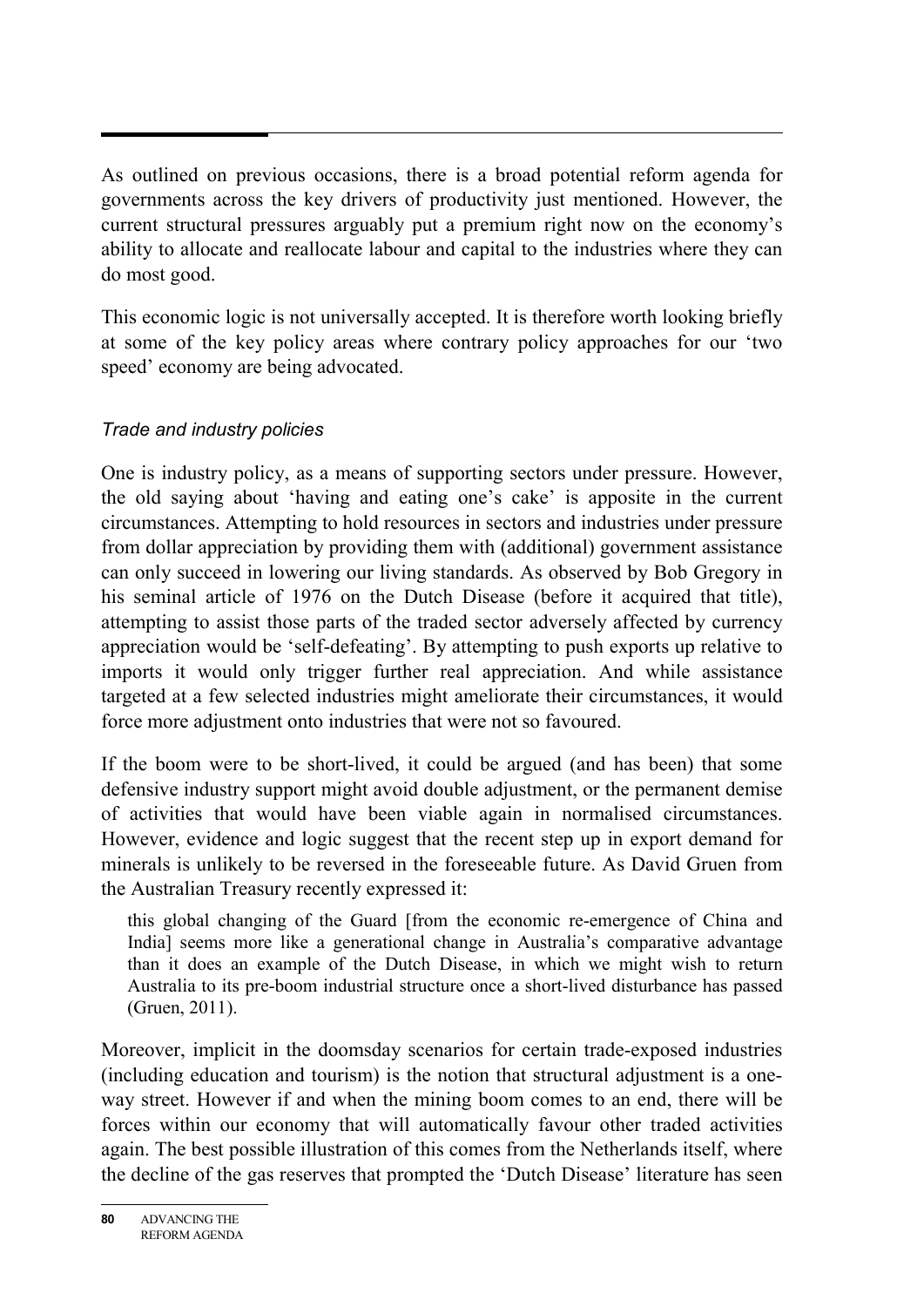a strong resurgence in manufactured exports. In the meantime, the Dutch benefitted greatly from their 'disease'! Again, the best way of potentially securing such a reallocation for Australia in the future is by adopting policies now that can further enhance the flexibility of our economy.

This does not, of course, rule out actions by government that could help industries under pressure by addressing policy-related impediments to their performance. For example, as argued previously, there remains an array of regulation that weakens the competitiveness of these and other industries. Some key ones at a national level are being addressed through COAG's 'seamless economy' processes. The current structural pressures give force to arguments for advancing these reforms as rapidly as possible (particularly in such significant and pervasive areas as OH&S).

Equally, there remains a good 'in-principle' case for support for research and development. However, its design and extent need to be carefully directed at achieving additional benefits for the wider economy, not just for the firms or industries concerned. Research and development consumes productive resources and is not an end in itself. And designing socially beneficial programs is not straightforward. It is made less so by the apparent political difficulty of introducing desirable modifications in the light of experience, where that involves withdrawing perceived 'entitlements'.

Political resistance of the same kind can also be expected when it comes to terminating high cost carbon abatement measures, which should be an essential adjunct to introducing a more cost-effective market-based instrument. (Indeed this is already evident in recent attempts to reform the very costly solar 'feed in tariffs' in NSW and the ACT.)

A second area where the policy devil is in the detail is anti-dumping. A 'tougher' anti-dumping regime — one more receptive to imposing duties on imports — has been advocated by some as a means of alleviating the exchange rate pressure on import-competing manufactures. While such duties are usually portrayed as serving domestic over foreign interests, the main winners and losers are located within our own economy — the losers being user industries like mining, and of course consumers.

Getting the right balance in the anti-dumping regime among competing interests and between efficiency and 'fairness' goals — has never been easy. It places a premium on transparency and good analysis to inform individual decisions and any changes to the regime. It also requires limitations on the discretion of administrators, in circumstances of uneven political pressure. The history of antidumping policy is marked by successive advances and retreats against these tests.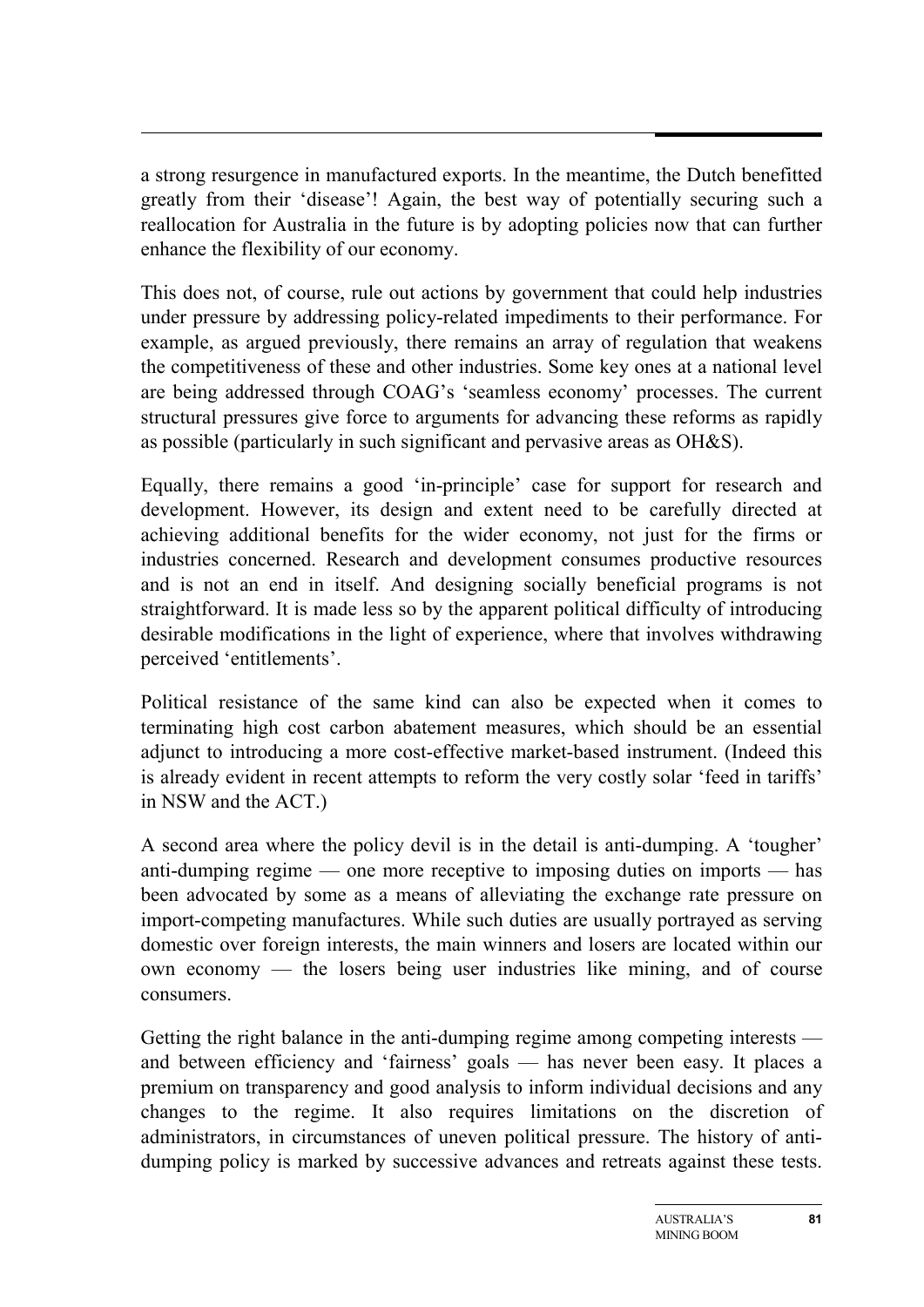Which category the recently announced arrangements fall into will reveal itself in time.

I have thus far ignored the arguments sometimes made for policy intervention on the grounds of the superiority of certain industries, particularly manufacturing, over others. It is not so long ago, for example, that the 'New Economy' rhetoric was deriding our mining industries as 'so last century'. It is hardly necessary to point out how erroneous that was. While manufacturing is important to our economy — and its activity levels have not diminished in absolute terms — the reality is that its *relative* decline has been integral to the marked increase in the living standards of Australians.

# *Regional policy*

An expansion in mining and in non-traded industries attracts mobile factors of production from other parts of the economy. Some regions will accordingly experience an influx of workers and others will face a decline, as certain industries contract. While mobile labour gains from being able to exploit regional differences in wage rates, those made worse off by the expansion in mining will be the less mobile and owners of fixed inputs in declining industries and regions.

Some have argued that these resource movements are undesirable, and that policy initiatives aimed at retaining resources in declining regions are needed.

As it turns out, the impacts of the mining boom appear to have been benign for most regions of Australia, whether or not they are engaged in mining. Indeed there has been a decline in the regional dispersion of unemployment, with two-thirds of 'statistical subdivisions' experiencing a drop in unemployment rates over the period 2003 to 2010. The Treasury observes in its recent Budget Papers:

The fall in the regional dispersion of unemployment as the national unemployment rate falls is evidence that to date ... the national gains of the nation's economic success are being spread broadly to people across Australia through (among other mechanisms) improved labour market outcomes.

That said, clearly not all regions are prospering, particularly at finer disaggregations, with some experiencing declines in employment and population. However, as for the inter-industry effects, in many cases these changes are consistent with longer term trends.

The potential benefits of geographic mobility of labour during a mining boom were explored in recent modelling conducted by the Commission. Unsurprisingly, GDP and average real wages were projected to be higher when labour was fully mobile

**<sup>82</sup>** ADVANCING THE REFORM AGENDA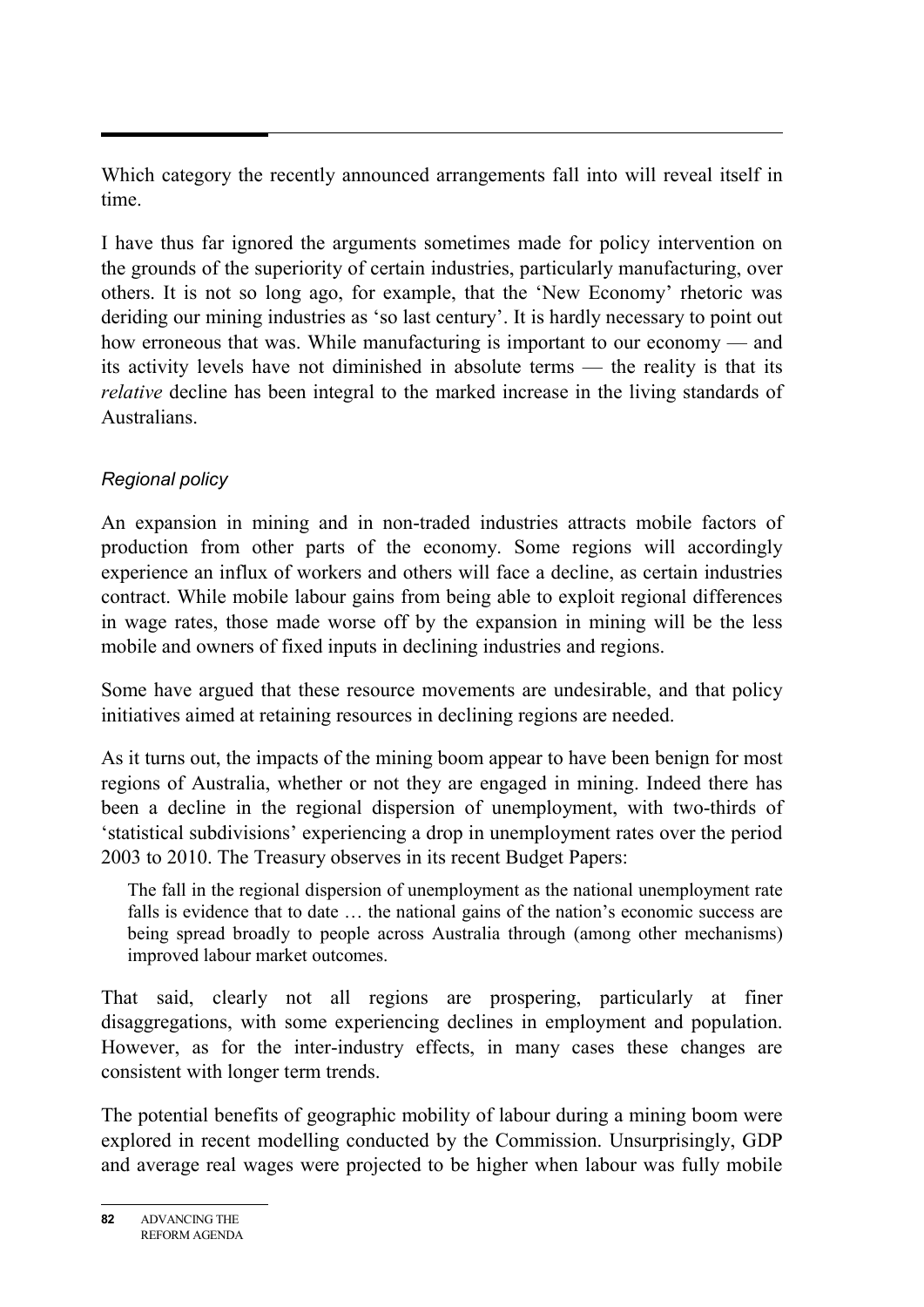across jurisdictions, reflecting the gains from resources moving to higher valued uses. A less obvious, though equally important result, was the role of labour mobility in distributing the benefits of the resource boom across Australia. The ability of workers to move to work in another state or territory moderated the growth in wages in booming jurisdictions, and increased it elsewhere.

The Commission found in earlier studies that the drivers of regional change comprise a complex amalgam of forces, including various technological and demographic changes. Policies designed to arrest or reverse the consequences of such changes have historically not been very successful.

Past inquiries*,* have concluded that the best approach to regional policy is for governments to reduce regulatory impediments to regions exploiting their differences and adapting to change, as well as enhancements to governance arrangements at the regional level. In practice, as the Grattan Institute noted recently, there has been a range of expenditures on infrastructure and other services in declining regions with dubious cost-benefit outcomes. Such expenditure also reduces the resources available to meet the more pressing needs of expanding regions.

## *Labour and immigration policies*

Although mining is not labour intensive, its recent sharp expansion has created demands for skilled labour which appear not to have been adequately met from domestic labour markets. This is reflected in the wide wage differentials that have opened up — a topic of conversation in bar rooms around the country.

Some have argued that this provides a strong argument for a larger immigration intake, essentially to lessen nominal wage growth and alleviate pressures on other industries. However general immigration is a blunt tool for ameliorating industryspecific labour shortages. And skilled migrants, who generally bring families with them, have an impact on the demand as well as supply sides of the economy. More targeted, 'temporary' (457) work visas are likely to be more effective in meeting skill needs in particular enterprises, while also usefully serving as a screening device for longer term settlement.

Ideally such actions would be complemented by measures to achieve greater skill development and workforce participation in the local population, and considerable policy attention has been given to this recently. From this perspective, high *relative* wages should not be seen as a problem — they constitute an important signalling device for skill acquisition. And, pending a labour supply response, their effect is mainly distributional — delivering more of a company's profits to its workers than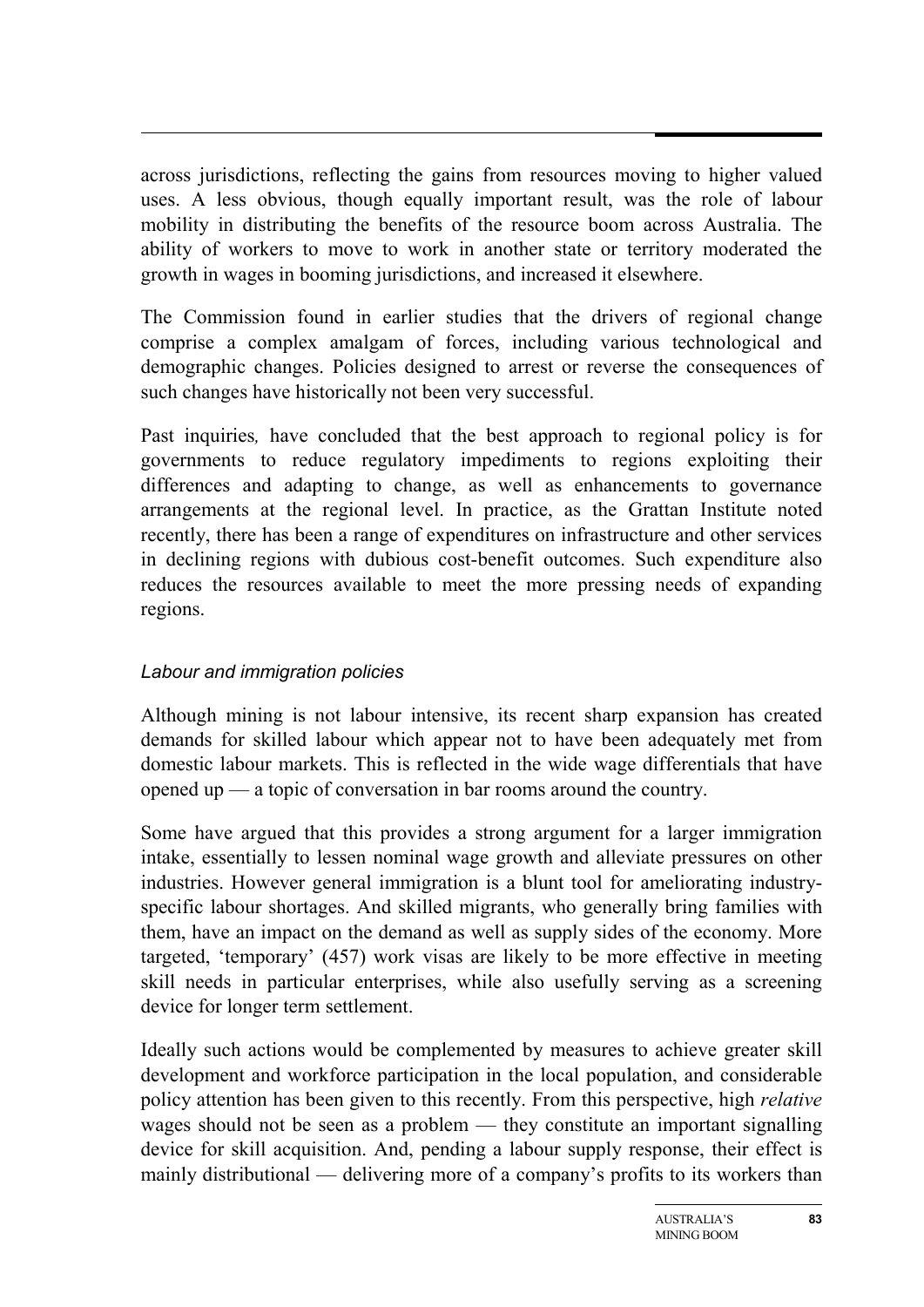otherwise. (A notable finding from our recent inquiry into Executive Remuneration was that the earnings of employees of mining companies were on average significantly higher as a proportion of CEO salaries than was the case for workers in other industries.)

# **Summing up**

The problems posed for Australia by the mining boom are not the associated structural changes. To the extent that we have a two (or more) speed economy, that should be welcomed as the mechanism by which we are capitalising on our external good fortune, yielding higher living standards for Australians. The real challenge confronting policy makers is to ensure that the adjustments can proceed smoothly. This also means holding the line on past reforms that have enhanced our economy's flexibility and avoiding introducing new rigidities.

Attempting to slow the structural pressures emanating from the mining boom would only reduce the net dividend in national income. Feasible policy actions are unlikely to succeed in averting adjustment pressures anyway, or may simply divert them onto other parts of the economy. In any case, such pressures have many sources other than mining — including changes in demography, consumption and savings behaviour, and global competition. Moreover, for many enterprises, including in the industrial sectors, a drop in mining activity would have adverse effects.

By the same token, policies intended to shelter particular industries or regions would be both costly and ultimately ineffective, as our own protectionist history attests. Again, the best we can do for industries facing increased competitive pressure is to remove regulatory or other policy-related impediments to their ability to respond.

# **References**

- Banks, G. 2008, *Industry Policy for a Productive Australia*, Colin Clark Memorial Lecture, Brisbane, 6 August.
- Battellino, R. 2010, 'Mining Booms and the Australian Economy', address to the Sydney Institute, 23 February.
- Connolly, E. and Lewis, C. 2010, 'Structural Change in the Australian Economy', Reserve Bank of Australia *Bulletin*, September, pp. 1–9.
- Cook, L.H. and Sieper, E. 1984, 'Minerals Sector Growth and Structural Change' in Cook, L.H. and Porter, M.G. (eds.), *The Minerals Sector and the Australian Economy*, George Allen & Unwin, Sydney, pp. 85–127.